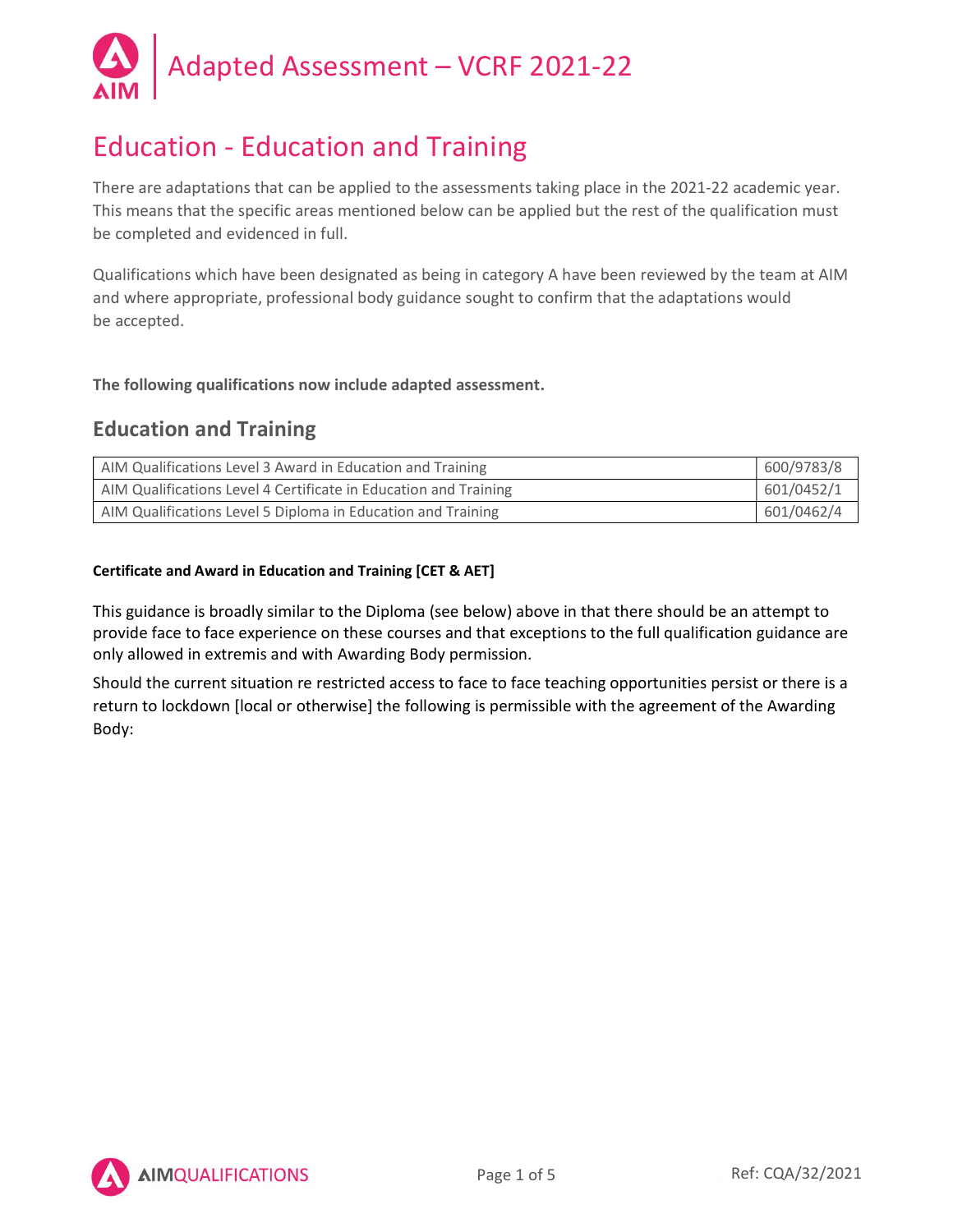

# Level 3 Award in Education and Training

| AIM Qualifications Level 3 Award in Education and Training | 600/9783/8 |  |
|------------------------------------------------------------|------------|--|
|                                                            |            |  |

These conditions apply to AET courses throughout the duration of the 2021/22 academic year ending by 31 July 2022 and may be subject to further review during this period.

There should be an attempt to provide face to face experience on this course and that exceptions to the full qualification guidance are only allowed in extremis and with permission agreed by the Centre Lead at AIM via a reasonable adjustment form.

Should the current situation re restricted access to face-to-face teaching opportunities persist or there is a return to lockdown [local or otherwise] the following is permissible with the agreement by the Centre Lead at AIM via a reasonable adjustment form:

## The micro teach may be a live remote session with AO approval i.e., delivery where the tutor and learners are simultaneously present online and engaged and there is live interaction

The above are deviations from normal, established assessment practices, and therefore centre's must obtain agreement from the Centre Lead at AIM via a reasonable adjustment form, clearly stating their justifications, before proceeding with them.

Any deviations from the full qualification guidance should be the exception rather than the rule and every effort to be compliant should be made: these mitigations are to be applied in extremis. It should also be noted that as we are in a dynamic environment: these guidelines may be subject to further review to ensure they are still appropriate.

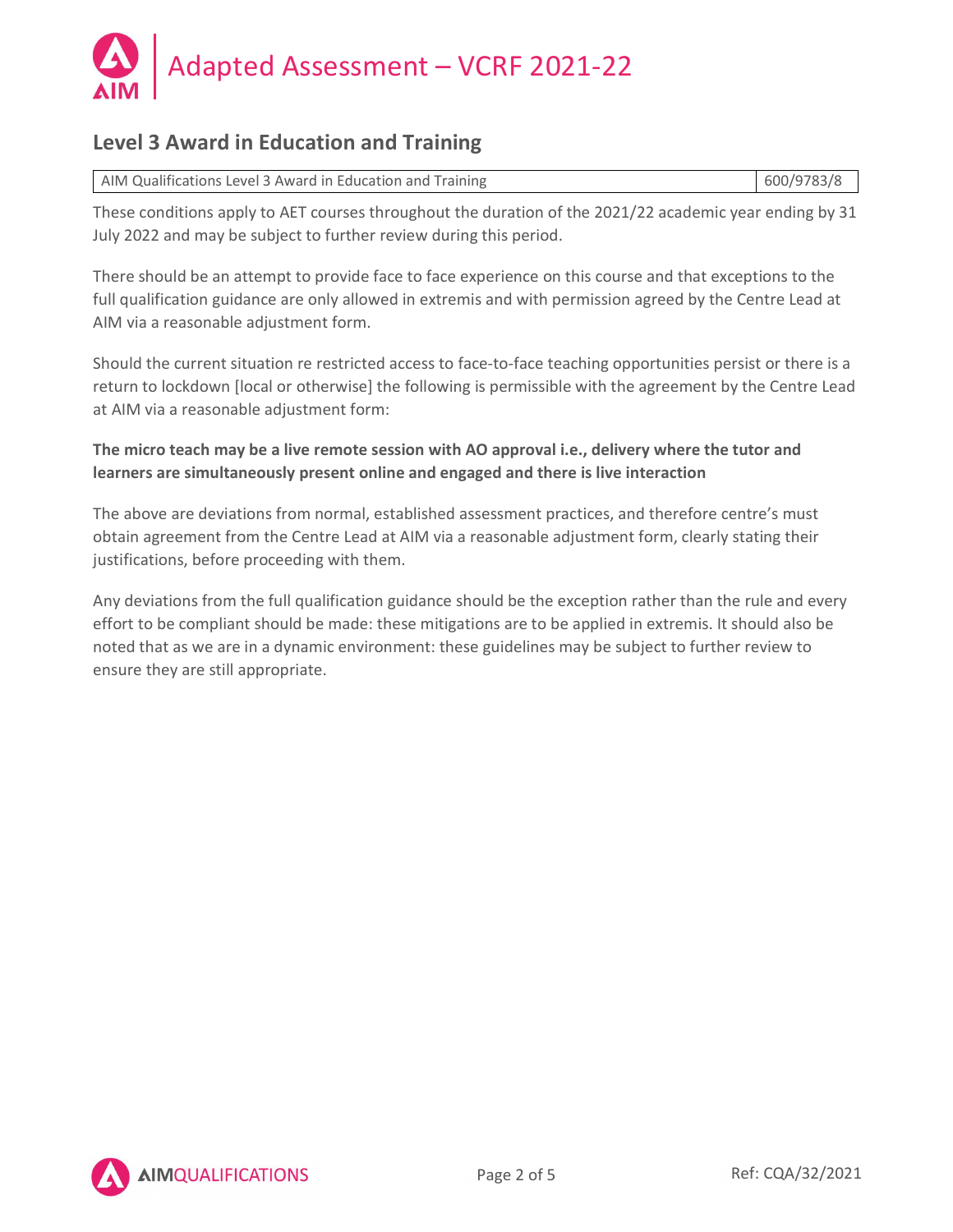

# Level 4 Certificate in Education and Training

| 601/0452/1<br>AIM Qualifications Level 4 Certificate in Education and Training |  |
|--------------------------------------------------------------------------------|--|
|--------------------------------------------------------------------------------|--|

These conditions apply to CET courses throughout the duration of the 2021/22 academic year ending by 31 July 2022 and may be subject to further review during this period.

There should be an attempt to provide face to face experience on these courses and that exceptions to the full qualification guidance are only allowed in extremis and with permission agreed by the Centre Lead at AIM via a reasonable adjustment form.

Should the current situation re restricted access to face to face teaching opportunities persist or there is a return to lockdown [local or otherwise] the following is permissible with the agreement by the Centre Lead at AIM via a reasonable adjustment form:

• The requirement for 30 hours teaching practice remains, however

• This may include live remote delivery, ie delivery where the tutor and learners are simultaneously present online and engaged and there is live interaction

• This may also now include asynchronous delivery, where the teacher prepares and delivers a session for learners to engage in at a later point providing:

1] a full planning rationale for the session is provided

2] there is robust evidence of teacher follow up eg critical exchanges with learners demonstrating some assessment of learning and clarification/adaptation of presentation for particular learners.

Such delivery may be counted to a maximum of 10 hours of teaching practice

- The requirement for 3 observations remains, however:
- This can include observations of live remote delivery
- Where necessary, one observation of an asynchronous sessions may be counted providing all evidence as above is [present and discussed as part of the review

The above are deviations from normal, established assessment practices, and therefore centre's must obtain agreement from the Centre Lead at AIM via a reasonable adjustment form, clearly stating their justifications, before proceeding with them.

Any deviations from the full qualification guidance should be the exception rather than the rule and every effort to be compliant should be made: these mitigations are to be applied in extremis. It should also be noted that as we are in a dynamic environment: these guidelines may be subject to further review to ensure they are still appropriate.

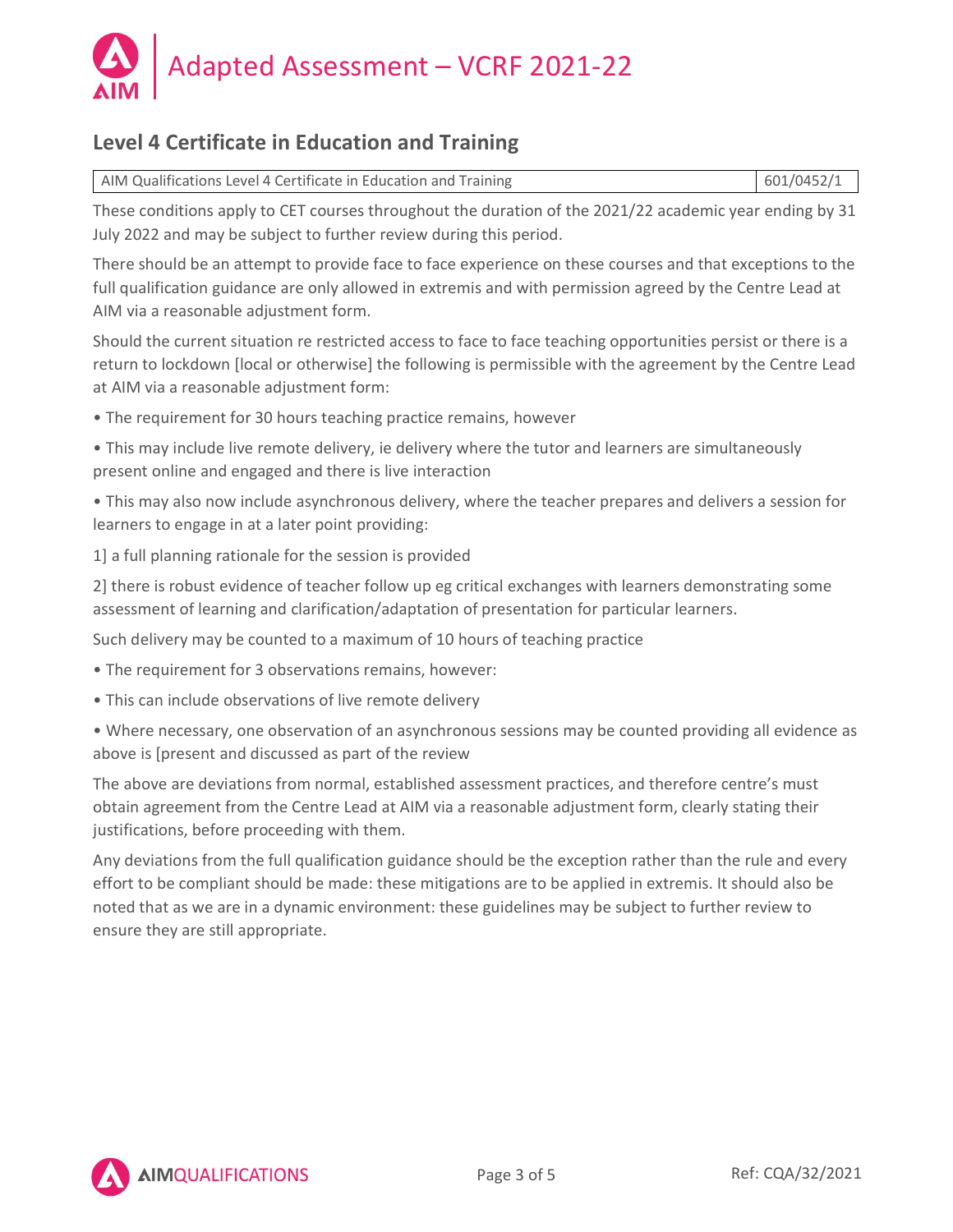

# Level 5 Diploma in Education and Training

AIM Qualifications Level 5 Diploma in Education and Training 601/0462/4

Whilst the current situation persists, live remote observation may be permitted providing all participants are present during the live observation (i.e., the person assessing the candidate assessor, the candidate assessor and the learner) and they have a clear view and are able to hear the detail of the assessment activity for the duration of the activity. Recordings of the live remote observation must be securely stored and made available for internal quality assurance (IQA) and external quality assurance (EQA) purposes.

The following conditions apply to DET courses throughout the duration of the 2021/22 academic year ending by 31 July 2022 and may be subject to further review during this period. These conditions may also apply to DET courses which are ending before 31 December 2022.

It is in everyone's interest to maintain the rigour and quality of the DET as the recognised teaching qualification for the FE sector and as this, in normal times, means competence to deliver face to face teaching and training, and employers would expect such from a qualification holder, it should always be borne in mind that it is a priority to seek to maximise face to face opportunities and assessments, wherever possible. Therefore, in the case of the DET which is a large qualification, and opportunities for experience and assessment will extend through the year, centres should seek to delay such, insofar as possible, until face to face opportunities allow. Any deviations from the full qualification guidance should be the exception rather than the rule and every effort to be compliant should be made: these mitigations are to be applied in extremis. It should also be noted that as we are in a dynamic environment: these guidelines may be subject to further review to ensure they are still appropriate. Under the current covidrelated circumstances, it is recommended that learners on twoyear programmes be observed a maximum of four times in year one, and that the unit 'Developing teaching, learning and assessment in education and training' be delivered and assessed in year two, with knowledge units delivered at the start of the programme.

Therefore, the current position is that centres should comply with the full guidance and 100 hours of teaching practice and 8 observations are required as previously

Should, however the current situation re restricted access to face to face teaching opportunities persist or there is a return to lockdown [local or otherwise] the following is permissible with the agreement of the Awarding Body:

- The requirement for 100 hours teaching practice remains, however
- This may include one to one, up to a maximum of 15 hours

• This may include live remote delivery, ie delivery where the tutor and learners are simultaneously present online and engaged and there is live interaction

• This may also now include asynchronous delivery, where the teacher prepares and delivers a session for learners to engage in at a later point providing:

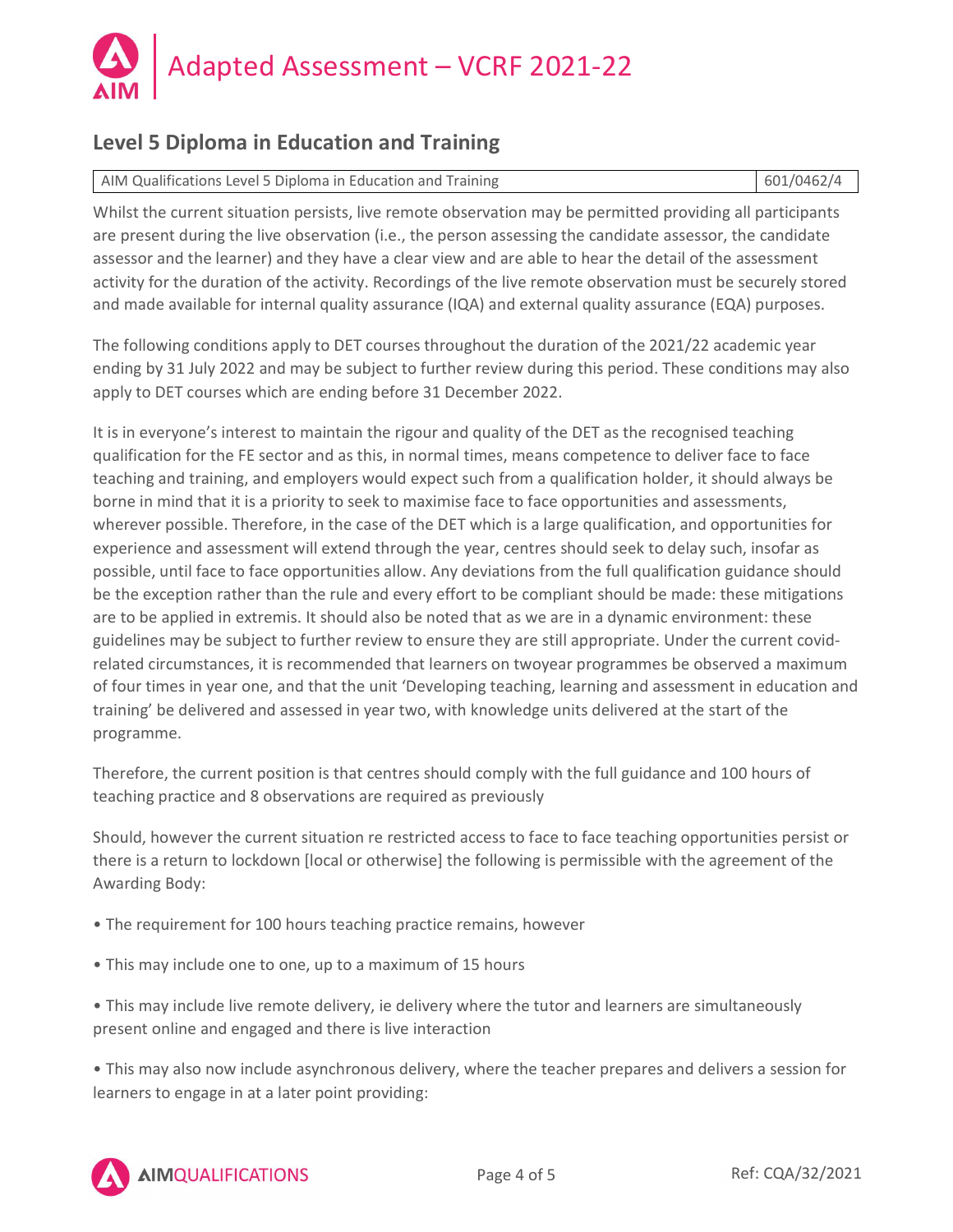

## 1] a full planning rationale for the session is provided

2] there is robust evidence of teacher follow up eg critical exchanges with learners demonstrating some assessment of learning and clarification/adaptation of presentation for particular learners.

Such asynchronous delivery may be counted to a maximum of 30 hours of teaching practice

- The requirement for 8 observations remains, however:
- This can include observations of one to one (to a maximum of two)
- This can include observations of live remote delivery

• Where necessary, one observation of an asynchronous sessions may be counted providing all evidence as above is [present and discussed as part of the review

## Learners on programme for the academic year 2021-22

Assuming a return to normal provision, we would expect courses to run as before the pandemic. Questions therefore arise regarding any part time provisions extending beyond July 2021.

Where this concerns a 2 year course which began Sept 2020, the second year will be different to the first year. As the DET is intended as a course which prepares trainees for teaching face to face it is important to optimise such experience.

It would be preferable to ensure a greater balance of face to face teaching and observations overall. This means that if year one was predominantly remote, with regard to teaching practice, only 35 hours of remote teaching should be brought forward.

For observations, only 3 remote observations may be brought forward. This means that year 2 would allow 65 hours of face to face teaching practice and 5 live in-person observation.

This would reflect:

(a) a predominance of face to face experience

(b) most observations completed when the trainee is more experienced.

Where there are exceptions to this example; where for instance the course doesn't follow academic year pattern, or the trainee has no access to sufficient hours in year two. We would expect in these instances to be dealt with on a case by case basis, and wherever possible to apply a rule of proportionality: the greater the proportion of the course delivered remotely, the greater the proportion of practice and observation may be brought forward.

The above are deviations from normal, established assessment practices, and therefore centre's must obtain agreement from the Centre Lead at AIM via a reasonable adjustment form, clearly stating their justifications, before proceeding with them.



**AIMQUALIFICATIONS**